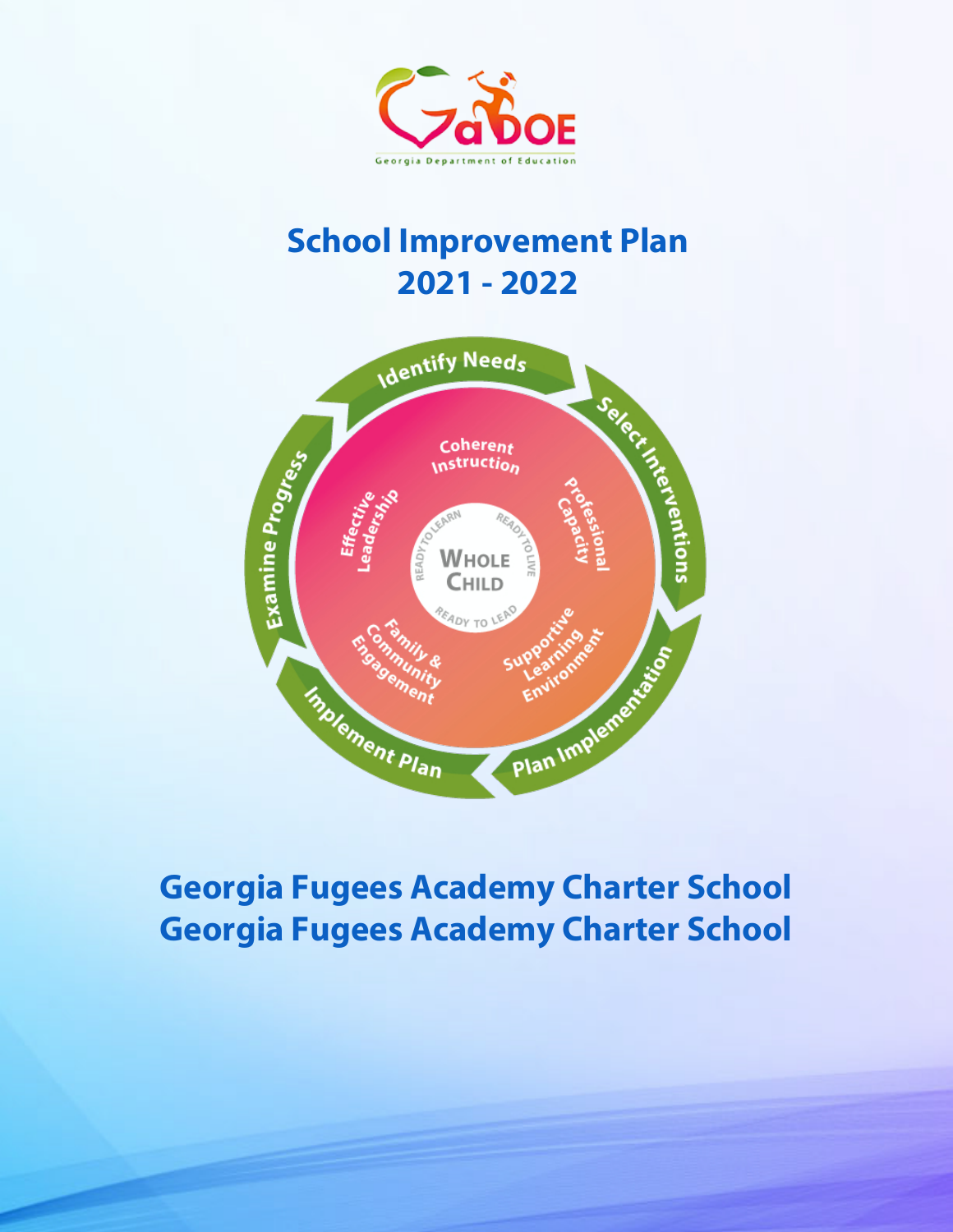## **SCHOOL IMPROVEMENT PLAN**

# **1 General Improvement Plan Information**

General Improvement Plan Information

| <b>District</b> | <sup>1</sup> Georgia Fugees Academy Charter School |
|-----------------|----------------------------------------------------|
| School Name     | Georgia Fugees Academy Charter School              |
| Team Lead       | Janeya Hisle                                       |

| Federal Funding Options to Be Employed (SWP Schools) in this Plan (Select all that apply) |                                                                                       |  |
|-------------------------------------------------------------------------------------------|---------------------------------------------------------------------------------------|--|
|                                                                                           | Traditional funding (all Federal funds budgeted separately)                           |  |
|                                                                                           | Consolidated funds (state/local and federal funds consolidated) - Cohort systems ONLY |  |
|                                                                                           | FUND 400' - Consolidation of Federal funds only                                       |  |

| Factors(s) Used by District to Identify Students in Poverty (Select all that apply)                                 |
|---------------------------------------------------------------------------------------------------------------------|
| Free/Reduced meal application                                                                                       |
| Community Eligibility Program (CEP) - Direct Certification ONLY                                                     |
| Other (if selected, please describe below)The National School Lunch Program was not taking new sponsor applications |
| for the 2020-2021 school year and we cannot participate in the program for 2021-2022 until we have a completed      |
| 2020-2021 audit. So we will distribute similar income surveys to our families.                                      |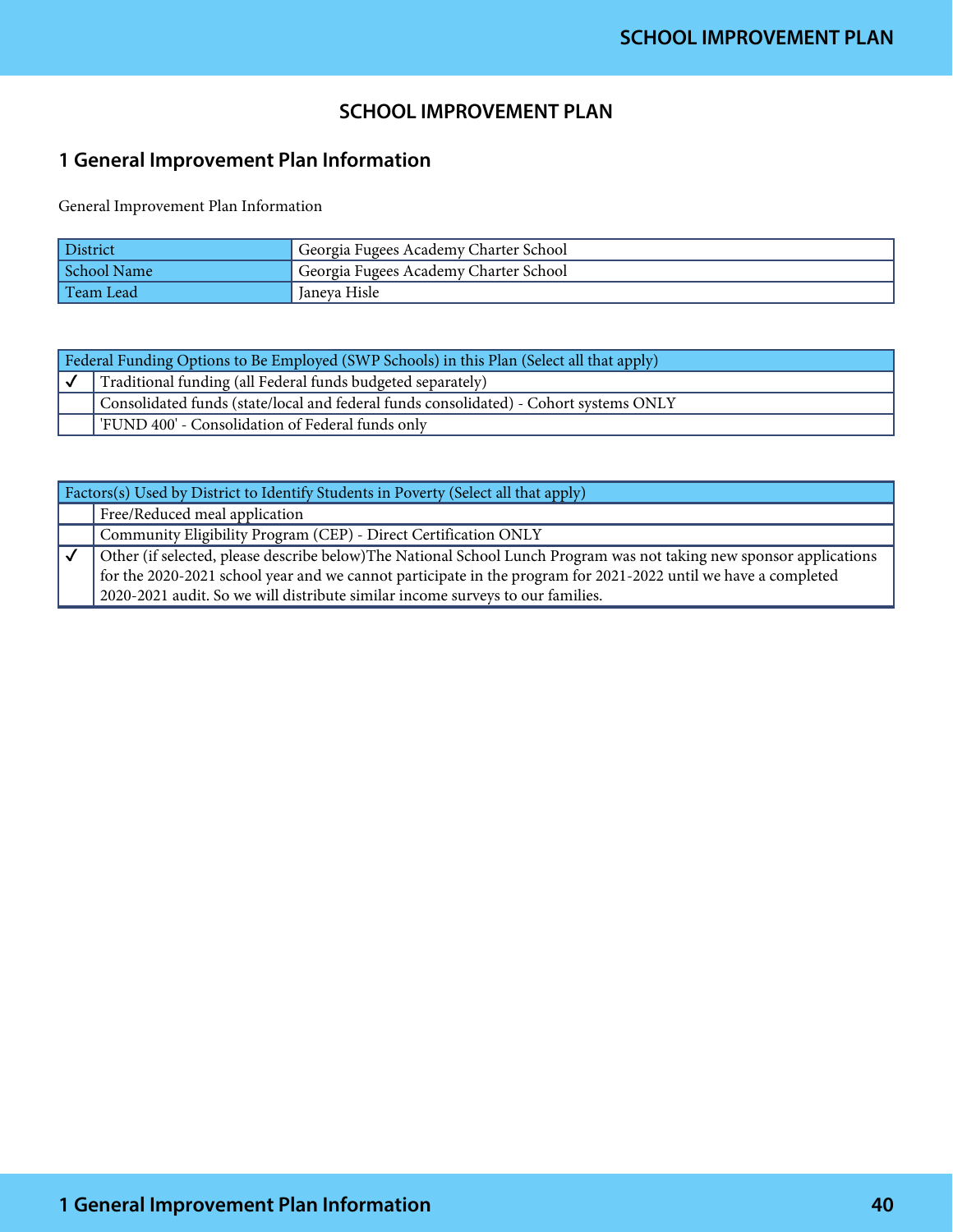## **2. SCHOOL IMPROVEMENT GOALS**

# **2.1 Overarching Need # 1**

#### Overarching Need

| Overarching Need as identified in | Facilitation of Family-Community-School connection, improvements in accessibility for         |
|-----------------------------------|-----------------------------------------------------------------------------------------------|
| CNA Section 3.2                   | families who may face challenges due to newcomer status, language, educational                |
|                                   | attainment, and/or work schedules.                                                            |
| Root Cause #1                     | The vast majority of our families are refugees. Not only is English not their first language, |
|                                   | the languages they speak are dialects that are not often available in standard language       |
|                                   | translation programs and the parents are often only verbally literate in those languages.     |
|                                   | The need to communicate the urgency of attending school online, relay messages about          |
|                                   | the technology and school supplies we are distributing, explain student progress and          |
|                                   | student needs, and hear parents' thoughts and concerns about their children's needs is        |
|                                   | crucial to academic success. Our students and parents are navigating new language, a new      |
|                                   | country, new norms and new culture. Having to communicate with multiple people from           |
|                                   | the school for different reasons can be overwhelming and can discourage parents from          |
|                                   | sharing needs, suggestions, and concerns about their child's progress.                        |
| Goal                              | Increased and improved communication with parents                                             |

| <b>Action Step</b>               | GFACS will employ a Parent & Family Engagement Coordinator who will 1) coordinate<br>wrap around services that assist the family in supporting their child's academic success; 2)<br>identify and engage cultural brokers to facilitate regular parent communication for every<br>language group within our school that includes 5 or more families; and 3) assist with<br>communicating Title I goals and activities to our parent community. |  |  |  |
|----------------------------------|------------------------------------------------------------------------------------------------------------------------------------------------------------------------------------------------------------------------------------------------------------------------------------------------------------------------------------------------------------------------------------------------------------------------------------------------|--|--|--|
| <b>Funding Sources</b>           | Title I, Part A                                                                                                                                                                                                                                                                                                                                                                                                                                |  |  |  |
| Subgroups                        | Economically Disadvantaged                                                                                                                                                                                                                                                                                                                                                                                                                     |  |  |  |
|                                  | <b>English Learners</b>                                                                                                                                                                                                                                                                                                                                                                                                                        |  |  |  |
|                                  | Race / Ethnicity / Minority                                                                                                                                                                                                                                                                                                                                                                                                                    |  |  |  |
| Systems                          | Family and Community Engagement                                                                                                                                                                                                                                                                                                                                                                                                                |  |  |  |
|                                  | Supportive Learning Environment                                                                                                                                                                                                                                                                                                                                                                                                                |  |  |  |
| Method for Monitoring            | Principal will review Parent & Family Engagement Coordinator performance. Coordinator                                                                                                                                                                                                                                                                                                                                                          |  |  |  |
| Implementation and Effectiveness | evaluation - semi annually                                                                                                                                                                                                                                                                                                                                                                                                                     |  |  |  |
|                                  | Review of communication logs / Usage                                                                                                                                                                                                                                                                                                                                                                                                           |  |  |  |
|                                  | Comparison of parent contact frequency by language.                                                                                                                                                                                                                                                                                                                                                                                            |  |  |  |
|                                  | Identification of family challenges by theme                                                                                                                                                                                                                                                                                                                                                                                                   |  |  |  |
|                                  | (employment/housing/health/transportation/etc.), analysis of interventions/supports                                                                                                                                                                                                                                                                                                                                                            |  |  |  |
|                                  | offered for each, ranking of effectiveness based on whether problem has been solved.                                                                                                                                                                                                                                                                                                                                                           |  |  |  |
| Position/Role Responsible        | Dean of Students                                                                                                                                                                                                                                                                                                                                                                                                                               |  |  |  |
| Timeline for Implementation      | Yearly                                                                                                                                                                                                                                                                                                                                                                                                                                         |  |  |  |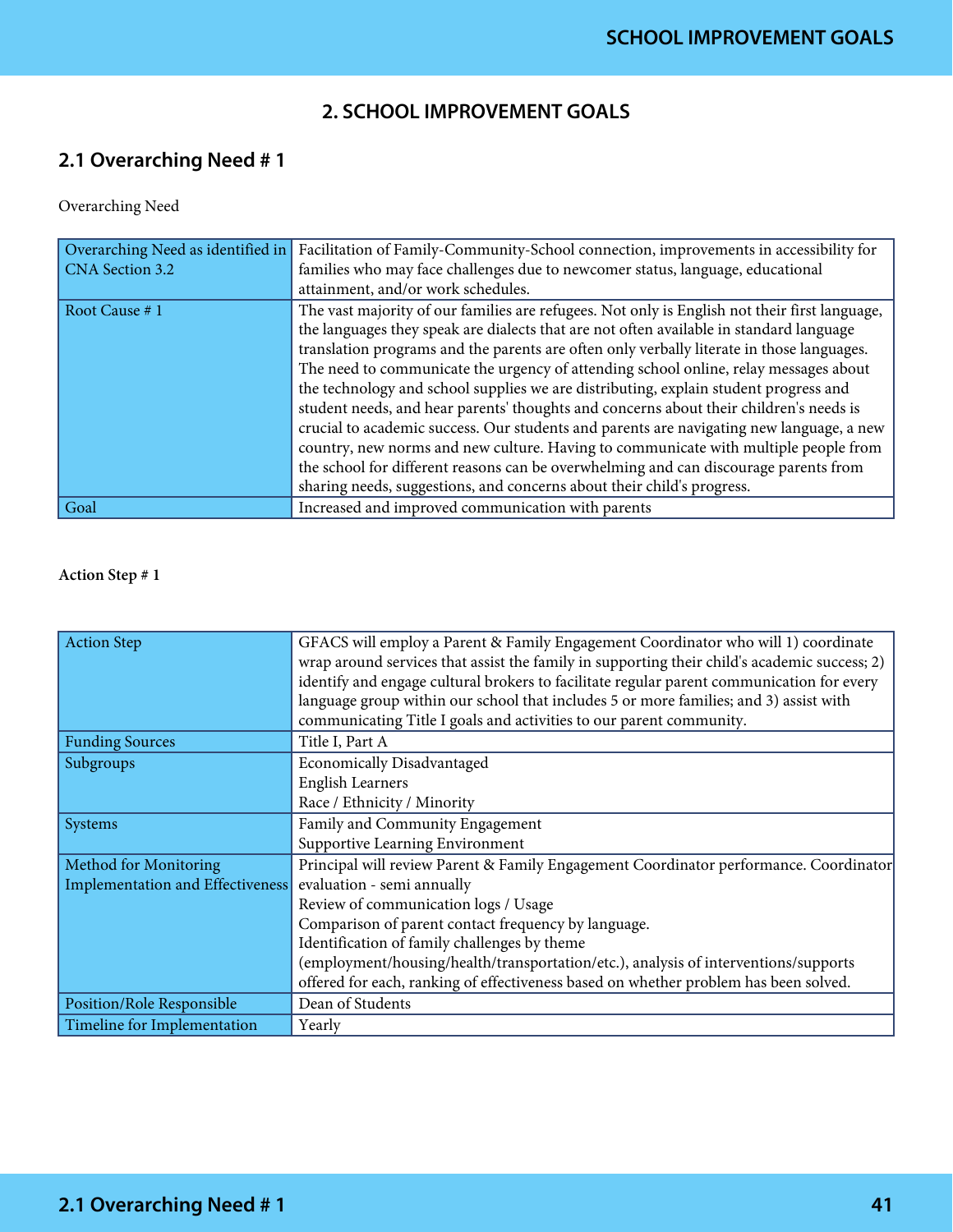| What partnerships, if any, with   | The Coordinator will reach out to local community based organizations to build   |
|-----------------------------------|----------------------------------------------------------------------------------|
| IHEs, business, Non-Profits,      | relationships and identify strong cultural brokers. We will also make use of our |
| Community based organizations,    | Educational Service Provider's contacts - such as US Together and Immigration    |
| or any private entity with a      | Advocates, to find potential interpreters who can work with us virtually.        |
| demonstrated record of success is |                                                                                  |
| the LEA implementing in carrying  |                                                                                  |
| out this action step(s)?          |                                                                                  |

| Action Step                      | The Coordinator with the assistance of the Dean of Students and the Cultural Brokers will<br>spend no less than 5 hours weekly on family engagement tracking. This will consist of<br>collecting and reviewing documentation for home visits, regular phone and What's App<br>communication with parents, student attendance review, and coordination of language<br>interpreter services between staff and parents. This regular review of family engagement<br>activity will help School Leaders make ongoing improvements. |  |  |  |
|----------------------------------|-------------------------------------------------------------------------------------------------------------------------------------------------------------------------------------------------------------------------------------------------------------------------------------------------------------------------------------------------------------------------------------------------------------------------------------------------------------------------------------------------------------------------------|--|--|--|
| <b>Funding Sources</b>           | Title I, Part A                                                                                                                                                                                                                                                                                                                                                                                                                                                                                                               |  |  |  |
| Subgroups                        | <b>Economically Disadvantaged</b>                                                                                                                                                                                                                                                                                                                                                                                                                                                                                             |  |  |  |
|                                  | <b>English Learners</b>                                                                                                                                                                                                                                                                                                                                                                                                                                                                                                       |  |  |  |
|                                  | Race / Ethnicity / Minority                                                                                                                                                                                                                                                                                                                                                                                                                                                                                                   |  |  |  |
| Systems                          | Family and Community Engagement                                                                                                                                                                                                                                                                                                                                                                                                                                                                                               |  |  |  |
| Method for Monitoring            | The cultural brokers will submit family engagement coordination logs to the School                                                                                                                                                                                                                                                                                                                                                                                                                                            |  |  |  |
| Implementation and Effectiveness | Leader at the end of each marking period. We will also use year-end parent surveys                                                                                                                                                                                                                                                                                                                                                                                                                                            |  |  |  |
| Position/Role Responsible        | Dean of Students                                                                                                                                                                                                                                                                                                                                                                                                                                                                                                              |  |  |  |
| Timeline for Implementation      | <b>Others: Marking Periods</b>                                                                                                                                                                                                                                                                                                                                                                                                                                                                                                |  |  |  |

| What partnerships, if any, with   |  |  |
|-----------------------------------|--|--|
| IHEs, business, Non-Profits,      |  |  |
| Community based organizations,    |  |  |
| or any private entity with a      |  |  |
| demonstrated record of success is |  |  |
| the LEA implementing in carrying  |  |  |
| out this action step(s)?          |  |  |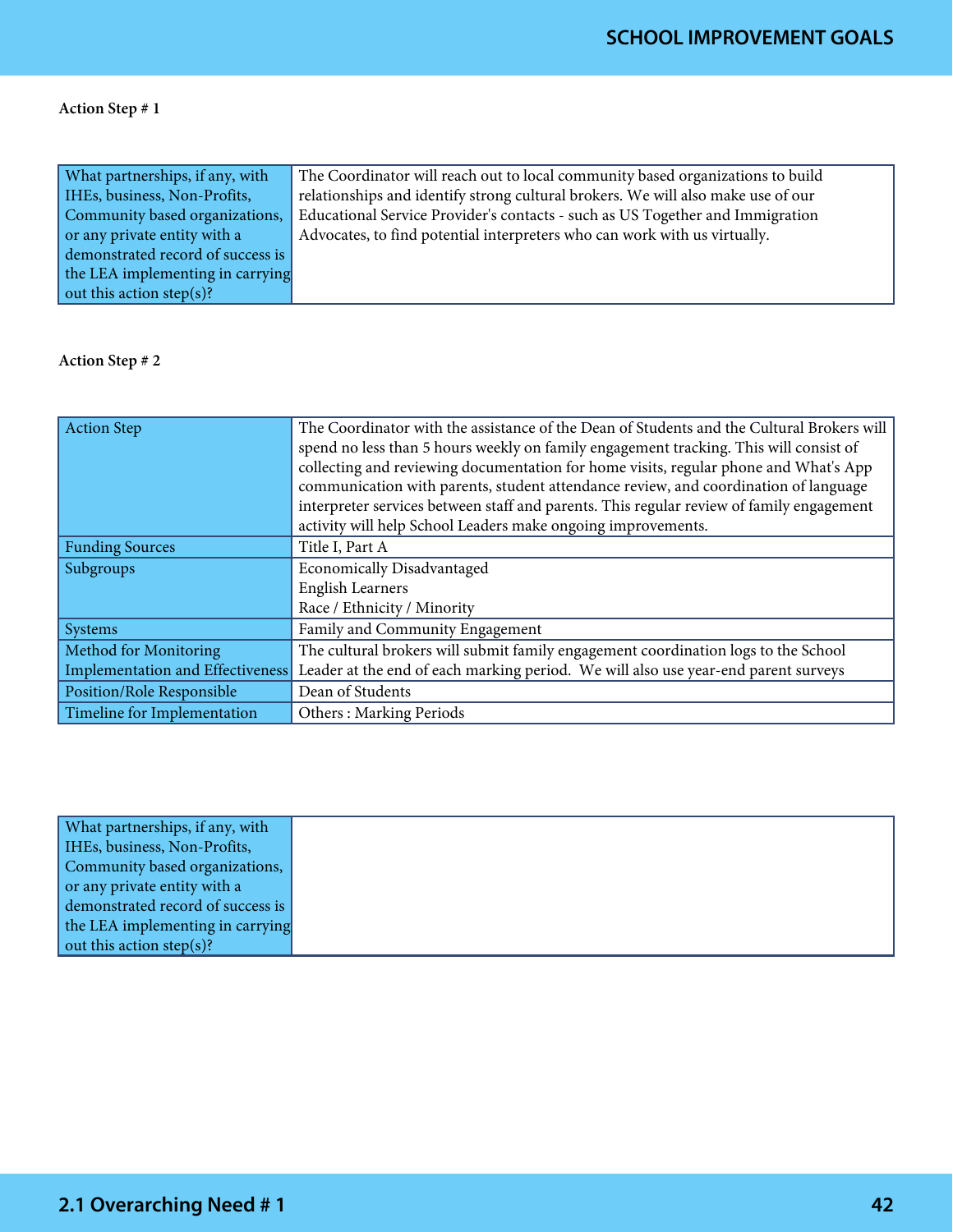| <b>Action Step</b>               | Provide additional support to newcomer families and the families of students categorized<br>as Entering English language learners based on ACCESS scores, in the form of quarterly<br>school meetings, regular contact with refugee services liaisons, special resources for<br>newcomer parents and special training for teachers around newcomer student support. |
|----------------------------------|---------------------------------------------------------------------------------------------------------------------------------------------------------------------------------------------------------------------------------------------------------------------------------------------------------------------------------------------------------------------|
| <b>Funding Sources</b>           | Title III, Part A                                                                                                                                                                                                                                                                                                                                                   |
| Subgroups                        | <b>English Learners</b>                                                                                                                                                                                                                                                                                                                                             |
| Systems                          | Professional Capacity                                                                                                                                                                                                                                                                                                                                               |
|                                  | Family and Community Engagement                                                                                                                                                                                                                                                                                                                                     |
| Method for Monitoring            | Dean of Students Family Engagement Coordinator will ensure that meetings are                                                                                                                                                                                                                                                                                        |
| Implementation and Effectiveness | happening and will build relationships with family liaisons. School Leader and Leadership                                                                                                                                                                                                                                                                           |
|                                  | Team will collect evaluative input from newcomer families                                                                                                                                                                                                                                                                                                           |
|                                  | at year end.                                                                                                                                                                                                                                                                                                                                                        |
| <b>Position/Role Responsible</b> | Dean of Students                                                                                                                                                                                                                                                                                                                                                    |
| Timeline for Implementation      | Quarterly                                                                                                                                                                                                                                                                                                                                                           |

| What partnerships, if any, with   |
|-----------------------------------|
| IHEs, business, Non-Profits,      |
| Community based organizations,    |
| or any private entity with a      |
| demonstrated record of success is |
| the LEA implementing in carrying  |
| out this action step(s)?          |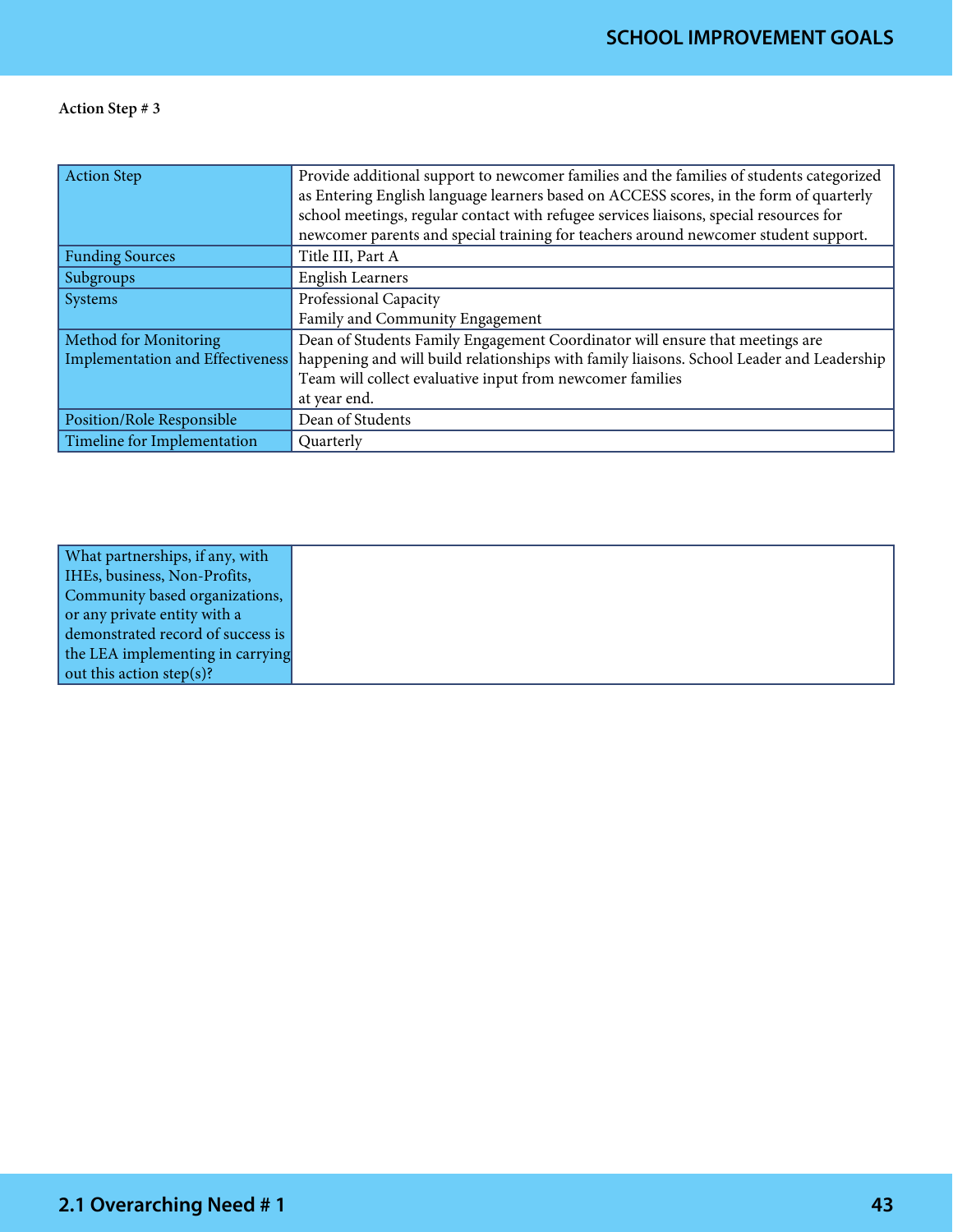## **2. SCHOOL IMPROVEMENT GOALS**

# **2.2 Overarching Need # 2**

Overarching Need

|                        | Overarching Need as identified in English language acquisition support, Foundational Skill development and remediation as |
|------------------------|---------------------------------------------------------------------------------------------------------------------------|
| <b>CNA</b> Section 3.2 | needed.                                                                                                                   |
| Root Cause # 1         | Many of our students are missing foundational skills due to interrupted schooling                                         |
|                        | secondary to displacement, poverty and inappropriate prior placement.                                                     |
| Goal                   | During this school year, 80% of GFACS students will demonstrate more than 80% growth                                      |
|                        | in reading and math sklls as measured by NWEA/MAP tests administered (Fall - Spring)                                      |

| <b>Action Step</b>               | Adopt high-quality, research-based curriculum designed to meet students at their current<br>instructional levels and maximize student engagement. (Amplify Reading, Amplify<br>Writing Skills, IXL and Primary Mathematics) Review fall MAP scores, set targets for<br>progress accordingly, identify skill deficiencies in math and reading, involve teachers,<br>students, school community in actively working towards goals, emphasis on repetition,<br>practice, and internalization of new skills in a rigorous and joyful learning environment. |
|----------------------------------|--------------------------------------------------------------------------------------------------------------------------------------------------------------------------------------------------------------------------------------------------------------------------------------------------------------------------------------------------------------------------------------------------------------------------------------------------------------------------------------------------------------------------------------------------------|
| <b>Funding Sources</b>           | Title I, Part A                                                                                                                                                                                                                                                                                                                                                                                                                                                                                                                                        |
| Subgroups                        | <b>Economically Disadvantaged</b>                                                                                                                                                                                                                                                                                                                                                                                                                                                                                                                      |
|                                  | <b>English Learners</b>                                                                                                                                                                                                                                                                                                                                                                                                                                                                                                                                |
|                                  | Race / Ethnicity / Minority                                                                                                                                                                                                                                                                                                                                                                                                                                                                                                                            |
| Systems                          | <b>Coherent Instruction</b>                                                                                                                                                                                                                                                                                                                                                                                                                                                                                                                            |
|                                  | Supportive Learning Environment                                                                                                                                                                                                                                                                                                                                                                                                                                                                                                                        |
| Method for Monitoring            | Weekly progress monitoring embedded in instructional time. Review progress monitoring                                                                                                                                                                                                                                                                                                                                                                                                                                                                  |
| Implementation and Effectiveness | scores                                                                                                                                                                                                                                                                                                                                                                                                                                                                                                                                                 |
| Position/Role Responsible        | School Leader                                                                                                                                                                                                                                                                                                                                                                                                                                                                                                                                          |
| Timeline for Implementation      | Yearly                                                                                                                                                                                                                                                                                                                                                                                                                                                                                                                                                 |

| What partnerships, if any, with   | We are partnering with a dedicated team at Amplify Education to refine our approach to |
|-----------------------------------|----------------------------------------------------------------------------------------|
| IHEs, business, Non-Profits,      | older EL students with foundational skills deficiencies. Their research department is  |
| Community based organizations,    | assisting us with methodologies and analysis to evaluate effectiveness.                |
| or any private entity with a      |                                                                                        |
| demonstrated record of success is |                                                                                        |
| the LEA implementing in carrying  |                                                                                        |
| out this action step(s)?          |                                                                                        |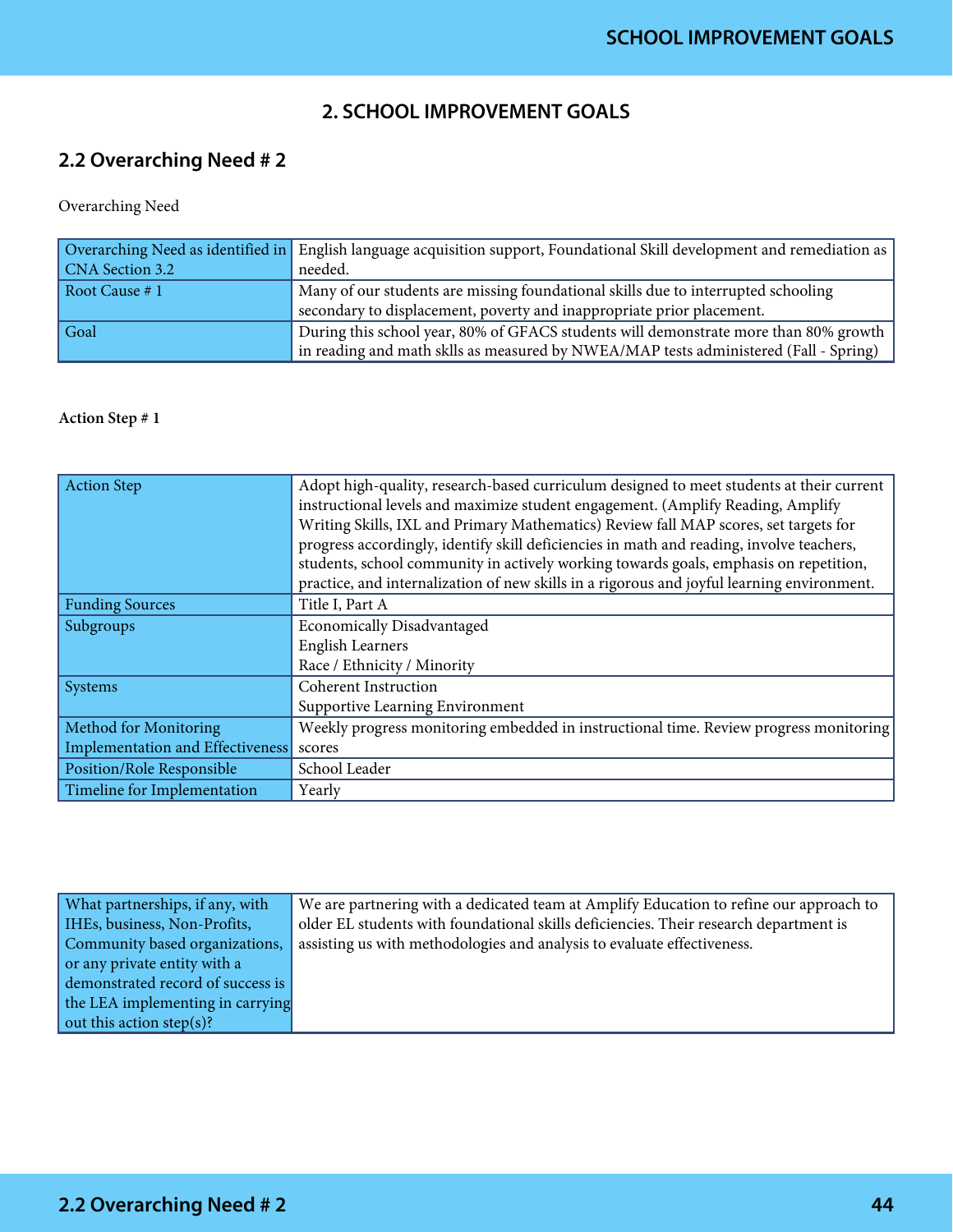| Action Step                      | Hire and onboard a new Language Support Specialist with expertise in Science of Reading<br>to lead the instructional team in the utilization of these language support resources. |
|----------------------------------|-----------------------------------------------------------------------------------------------------------------------------------------------------------------------------------|
| <b>Funding Sources</b>           | Title I, Part A                                                                                                                                                                   |
|                                  | Title II, Part A                                                                                                                                                                  |
| Subgroups                        | <b>Economically Disadvantaged</b>                                                                                                                                                 |
|                                  | <b>English Learners</b>                                                                                                                                                           |
|                                  | Race / Ethnicity / Minority                                                                                                                                                       |
| Systems                          | Supportive Learning Environment                                                                                                                                                   |
| Method for Monitoring            | According to our normal and customary processes, we will post openings, conduct                                                                                                   |
| Implementation and Effectiveness | interviews and performance tasks, and ultimately make offers to qualified individuals. We                                                                                         |
|                                  | will compare growth made by students in the '20-'21 school year in the Amplify Reading                                                                                            |
|                                  | program to the growth that they make with a dedicated teacher in place to support their                                                                                           |
|                                  | work in this arena.                                                                                                                                                               |
| <b>Position/Role Responsible</b> | School Leader                                                                                                                                                                     |
| Timeline for Implementation      | Yearly                                                                                                                                                                            |

| What partnerships, if any, with   |
|-----------------------------------|
| IHEs, business, Non-Profits,      |
| Community based organizations,    |
| or any private entity with a      |
| demonstrated record of success is |
| the LEA implementing in carrying  |
| out this action step(s)?          |

| Action Step                      | Provide an engaging afterschool program where students have the opportunity to use     |
|----------------------------------|----------------------------------------------------------------------------------------|
|                                  | language and work in teams on STEM-based activities. The program will be led by the    |
|                                  | students' school day teachers.                                                         |
| <b>Funding Sources</b>           | Title IV, Part A                                                                       |
| Subgroups                        | <b>Economically Disadvantaged</b>                                                      |
|                                  | <b>English Learners</b>                                                                |
|                                  | Race / Ethnicity / Minority                                                            |
| Systems                          | Supportive Learning Environment                                                        |
| Method for Monitoring            | The program will be monitored on a daily basis by the Dean of Students and Afterschool |
| Implementation and Effectiveness | coordinator. The program will be evaluated on a semi-annual basis by the School Leader |
|                                  | and Leadership Team                                                                    |
| <b>Position/Role Responsible</b> | Dean of Students                                                                       |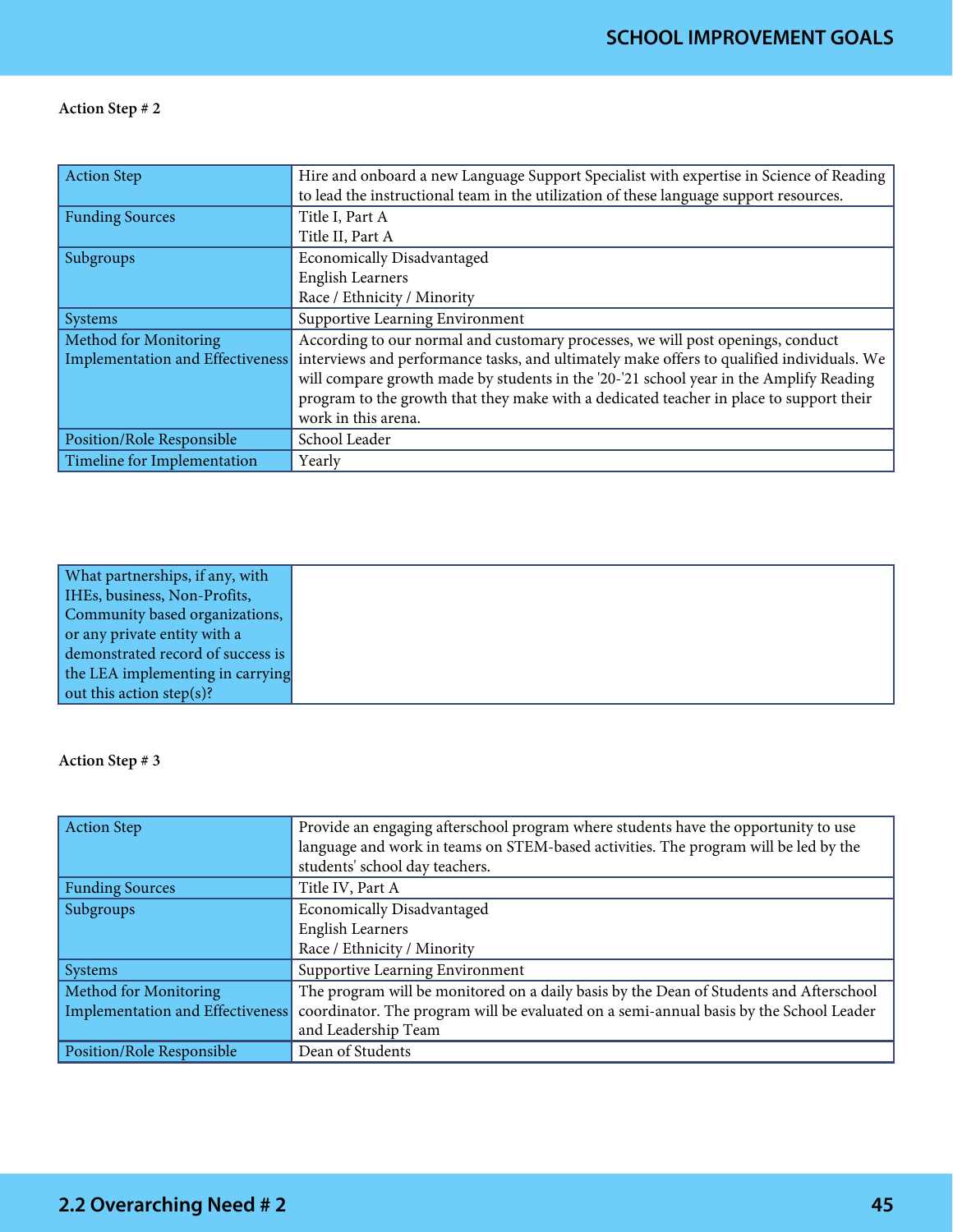| T<br>. .<br>41 I C<br>. . | <b>TAT</b><br>تداعهم |
|---------------------------|----------------------|
|                           |                      |

| What partnerships, if any, with   |  |
|-----------------------------------|--|
| IHEs, business, Non-Profits,      |  |
| Community based organizations,    |  |
| or any private entity with a      |  |
| demonstrated record of success is |  |
| the LEA implementing in carrying  |  |
| out this action step(s)?          |  |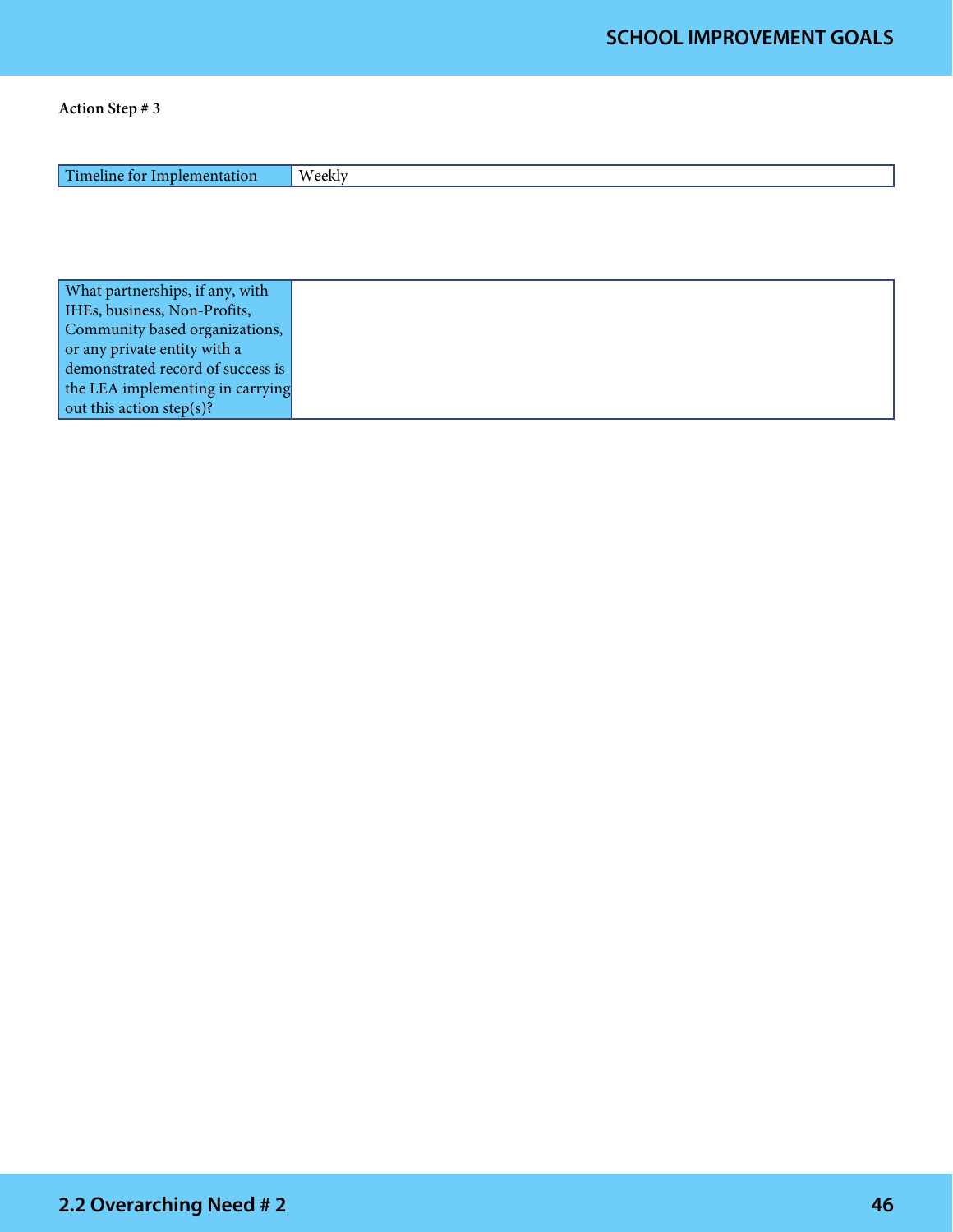## **3. REQUIRED QUESTIONS**

# **3.1 Stakeholders, Serving Children, PQ**

Required Questions

| 1 In developing this plan, briefly describe | This plan was developed over a series of weekly team meetings (via zoom); |
|---------------------------------------------|---------------------------------------------------------------------------|
| how the school sought advice from           | drafts were circulated for feedback and discussion.                       |
| individuals (teachers, staff, other school  |                                                                           |
| leaders, paraprofessionals, specialized     |                                                                           |
| instructional support personnel, parents,   |                                                                           |
| community partners, and other               |                                                                           |
| stakeholders) was accomplished.             |                                                                           |
|                                             |                                                                           |

| 2 Describe how the school will ensure that | The vast majority of our students are from low-income refugee families, are       |
|--------------------------------------------|-----------------------------------------------------------------------------------|
| low-income and minority children enrolled  | English Learners and are minority children. GFACS makes efforts to ensure         |
| in the Title I school are not served at    | that all students within our school have equal access to effective teachers:      |
| disproportionate rates by ineffective,     | 1. Teachers collaborate often and work together across cohorts/sections           |
| out-of-field, or inexperienced teachers.   | 2. None of our teachers are teaching out of field.                                |
|                                            | 3. We review schedules to ensure that no cohort of students has a new teacher     |
|                                            | (less than 2 years experience) for multiple core subjects. Our teachers with less |
|                                            | experience receive more support from the School Leader and are paired with        |
|                                            | mentor teachers.                                                                  |

| 3 Provide a general description of the Title I | GFACS is designed not only to meet refugee students' needs for equitable and   |
|------------------------------------------------|--------------------------------------------------------------------------------|
| instructional program being implemented at     | effective public education, but to provide a sensitive and supportive holistic |
| this Title I School. Specifically define the   | model to address their unique life experiences. Social-emotional learning,     |
| subject areas to be addressed and the          | highly structured routines, intensive peer mentorship and organized soccer     |
| instructional strategies/methodologies to be   | drive the learning and engagement of students. Fugees Family helps refugee     |
| employed to address the identified needs of    | learners have equal access to educational opportunities, graduate from high    |
| the most academically at-risk students in the  | school, become prepared to enter the workforce, and break free of the cycle of |
| school. Please include services to be          | poverty.                                                                       |
| provided for students living in local          |                                                                                |
| institutions for neglected or delinquent       | • Curriculum: English-only small class sizes and individualized instruction    |
| children (if applicable).                      | anchored in Common Core standards. At-level instruction in literacy and        |
|                                                | math using high quality, research-based curriculum. Universally screening      |
|                                                | students and then implementing interventions for students struggling in math,  |
|                                                | literacy and language acquisition. Providing additional intervention and       |
|                                                | individualized support through Language Support classes (3 X per week), led    |
|                                                | by our Language Support Specialist.                                            |
|                                                |                                                                                |
|                                                | • Wraparound Services: Health screenings, family engagement coordinator        |
|                                                |                                                                                |
|                                                | with family engagement tr, referrals, transportation, uniforms and supplies.   |
|                                                |                                                                                |
|                                                | • Soccer: Students exercise, learn discipline, release stress and build        |
|                                                | relationships with other students and supportive adults outside the classroom. |
|                                                |                                                                                |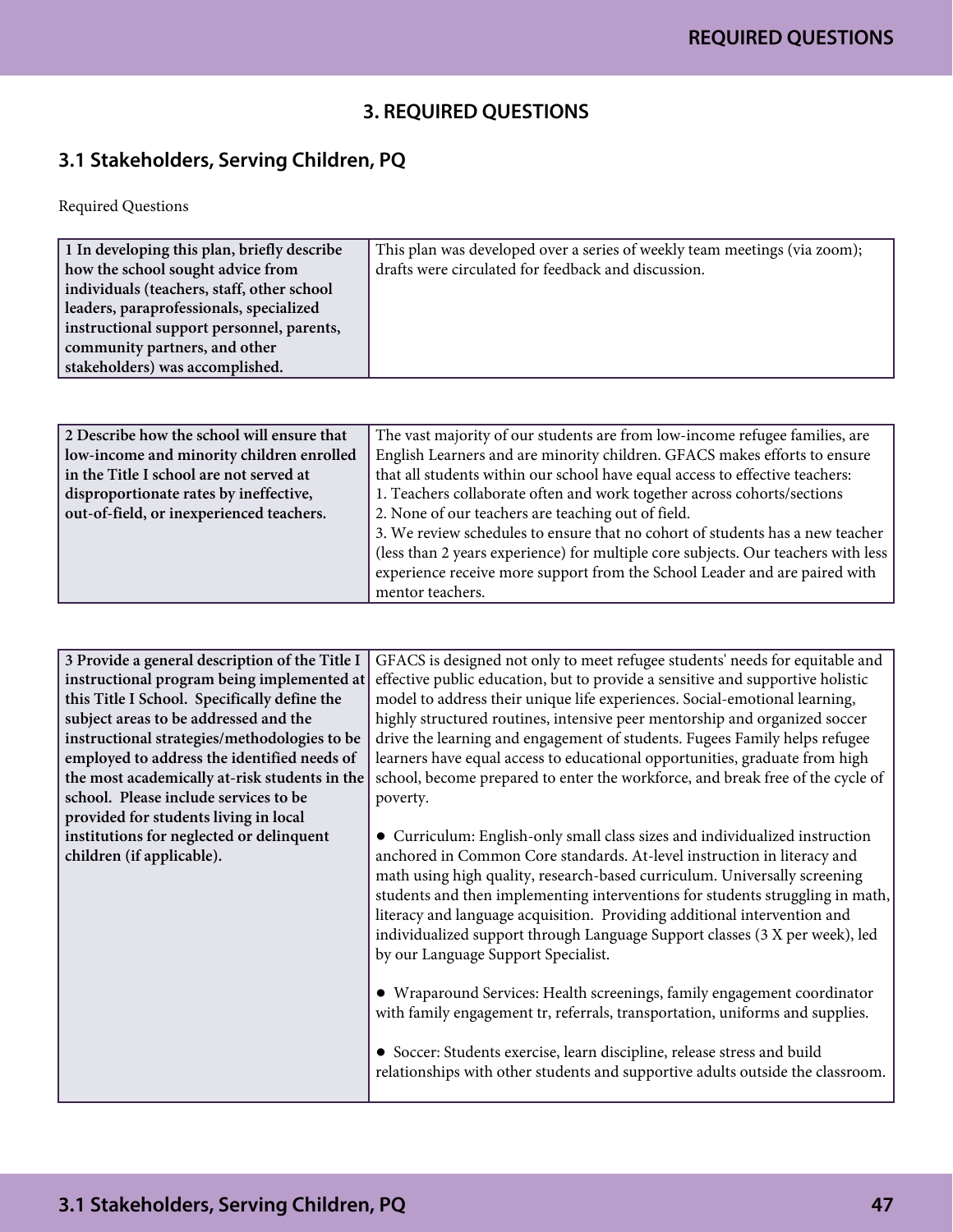| • Summer program: Students performing below grade level cannot afford to<br>lose hard-earned gains. Our camp blends academics, arts, and athletics.                                                                                                                                             |
|-------------------------------------------------------------------------------------------------------------------------------------------------------------------------------------------------------------------------------------------------------------------------------------------------|
| • Future planning: Students gain exposure to a range of post-secondary<br>pathways through career days, internship and enrichment programs. Staff<br>works closely with students, families, and college admissions and financial aid<br>offices to complete the transition to higher education. |

| 4 If applicable, provide a description of how   | N/A (Schoolwide Program) |
|-------------------------------------------------|--------------------------|
| teachers, in constation with parents,           |                          |
| administrators, and pupil services personnel,   |                          |
| will identify eligible children most in need of |                          |
| services in Title I targeted assistance         |                          |
| schools/programs. Please include a              |                          |
| description of how the school will develop      |                          |
| and implement mtiple (a minimum of 2)           |                          |
| objective, academic-based performance           |                          |
| criteria to rank students for service. Also     |                          |
| include a description of the measurable scale   |                          |
| (point system) that uses the objective criteria |                          |
| to rank all students.                           |                          |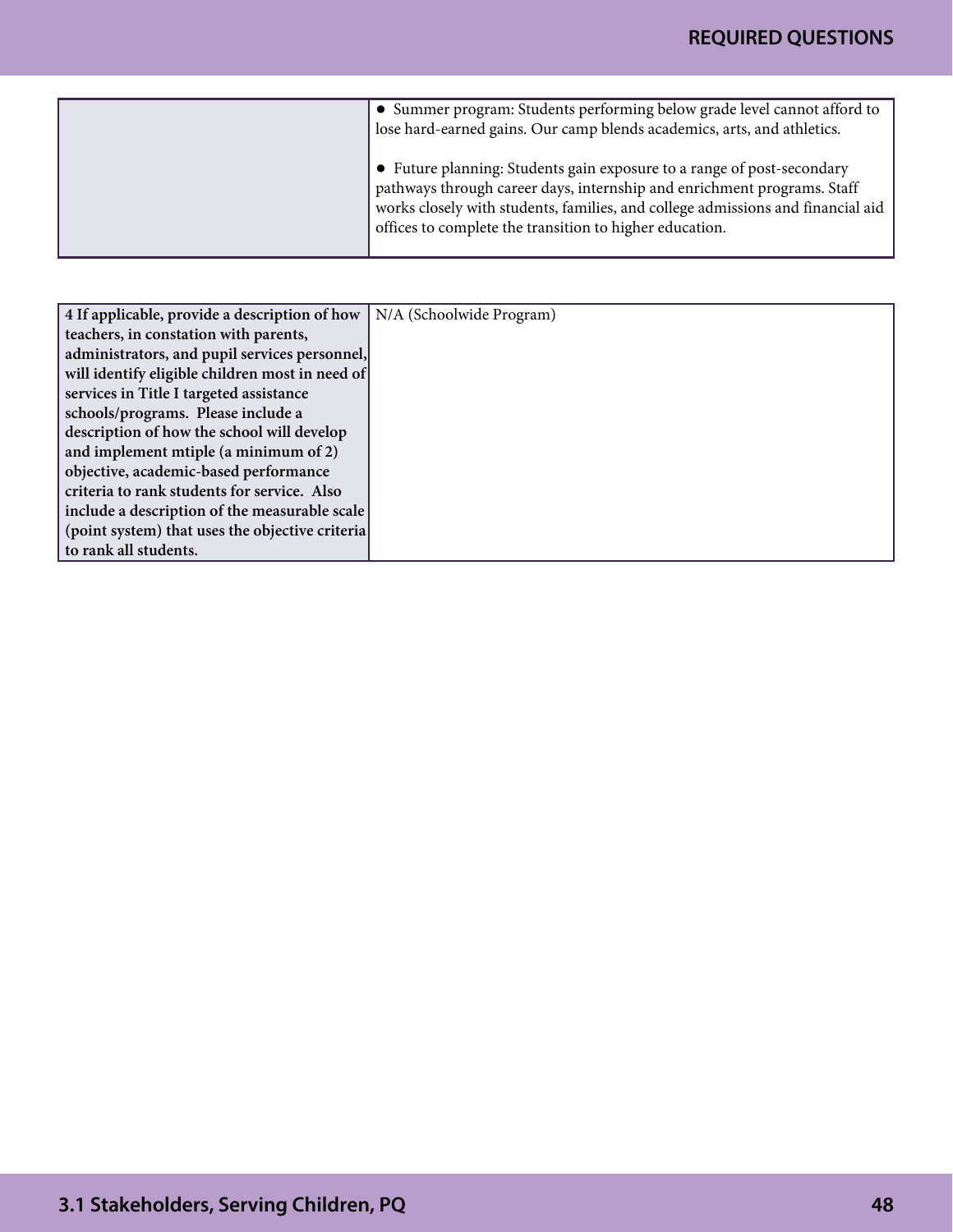## **3. REQUIRED QUESTIONS**

# **3.2 PQ, Federally Identified Schools, CTAE, Discipline**

Required Questions

| 5 If applicable, describe how the school will | N/A (We serve grades 6 through 12) |
|-----------------------------------------------|------------------------------------|
| support, coordinate, and integrate services   |                                    |
| with early childhood programs at the school   |                                    |
| level, including strategies for assisting     |                                    |
| preschool children in the transition from     |                                    |
| early childhood education programs to local   |                                    |
| elementary school programs.                   |                                    |

| 6 If applicable, describe how the school will | Our Career and College Counselor will build relationships with local              |
|-----------------------------------------------|-----------------------------------------------------------------------------------|
| implement strategies to facilitate effective  | institutions of higher learning, trade/vocational schools, and employers;         |
| transitions for students from middle grades   | develop a schedule of job and college fairs for attendance by juniors and         |
| to high school and from high school to        | seniors; instruct a course geared toward preparation for college or career; serve |
| postsecondary education including:            | as a credit and social skills counselor for students in grades 11 and 12.         |
| Coordination with institutions of higher      |                                                                                   |
| education, employers, and local partners;     |                                                                                   |
| and                                           |                                                                                   |
| Increased student access to early college,    |                                                                                   |
| high school, or dual or concurrent            |                                                                                   |
| enrollment opportunities or career            |                                                                                   |
| counseling to identify student interest and   |                                                                                   |
| skills.                                       |                                                                                   |

| 7 Describe how the school will support         | GFACS provides training for staff in restorative practices, emphasizing           |
|------------------------------------------------|-----------------------------------------------------------------------------------|
| efforts to reduce the overuse of discipline    | disparities by race across American public schools in disciplinary actions, and   |
| practices that remove students from the        | discouraging the removal of students from the classroom or instructional          |
| classroom, specifically addressing the effects | setting. Teachers are assigned readings and participate in reflective, scenario   |
| on all subgroups of students.                  | based activities that illustrate institutional expectations and provide ways to   |
|                                                | effectively involve students in rectifying disruptive behaviors and restoring the |
|                                                | school community.                                                                 |

ADDITIONAL RESPONSES